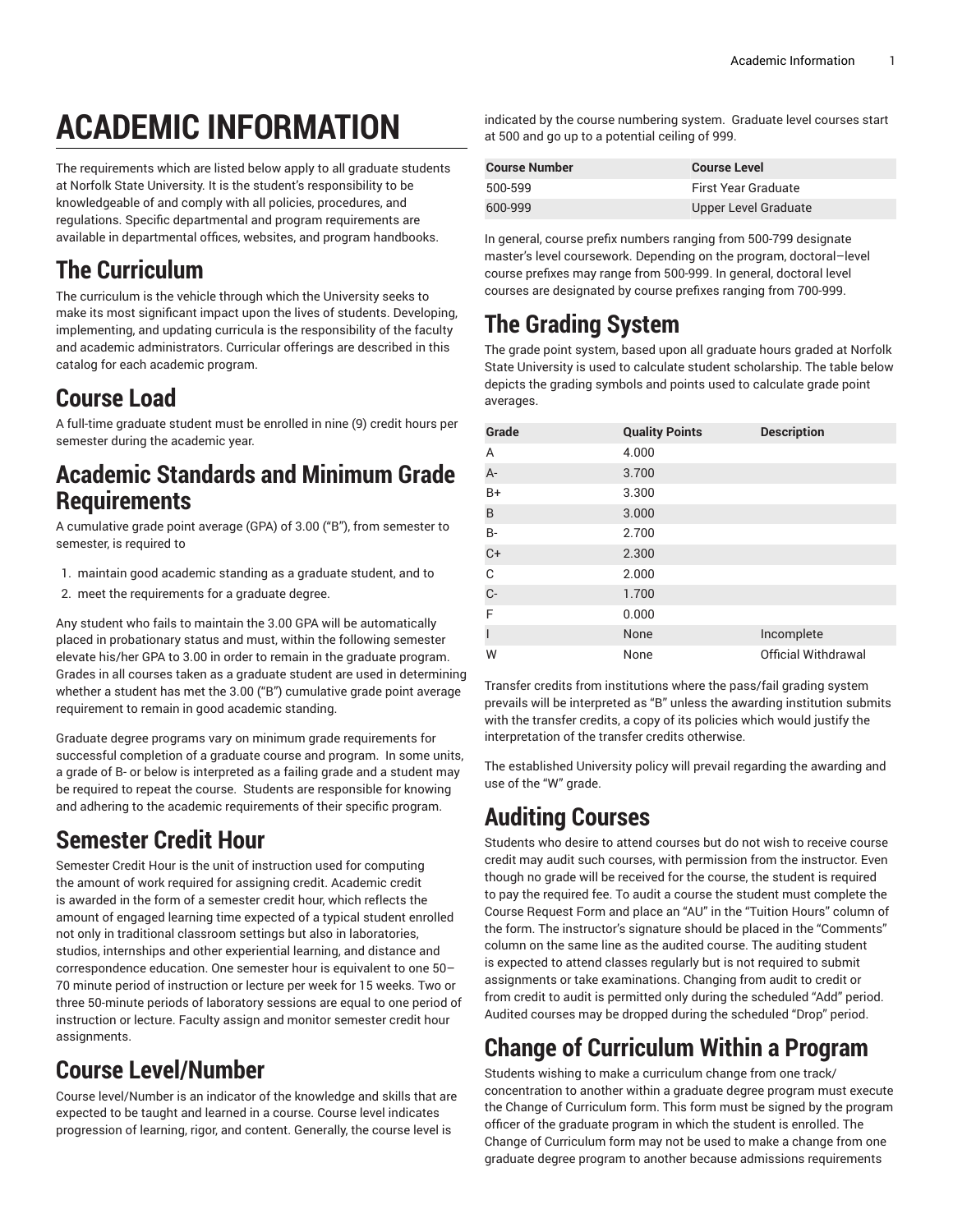for graduate programs vary. The Change of Curriculum form is processed in the Graduate School.

# **Continuous Registration**

Continuous registration is required for all degree-seeking graduate students, including students completing terminal projects, theses, practicums; working to remove "I" grades; or preparing to take a comprehensive/qualifying examination.

Students must enroll in a continuous registration course and pay a continuous registration fee each semester until degree requirements are met. Students are expected to meet regularly with their advisors during the continuous enrollment period.

A student who is not continuously enrolled at Norfolk State University, excluding summer sessions, must submit an application for readmission. Readmission Applications are available at [http://www.nsu.edu/](http://www.nsu.edu/applyonline/) [applyonline](http://www.nsu.edu/applyonline/) ([http://www.nsu.edu/applyonline/\)](http://www.nsu.edu/applyonline/).

#### **Course Substitutions**

Course substitutions involve Norfolk State University courses and should not be confused with the awarding of transfer credits. Students may request that a course taken at Norfolk State University be substituted for a prescribed course to meet a degree requirement in the student's academic program. Course substitutions must be submitted the following semester after successful completion of the course and approved by the Program Coordinator and the Dean of Graduate School.

## **Grade Appeal**

The instructor has the responsibility for evaluating coursework and determining grades; however, the student has the right to appeal a grade believed to be in error. The appeal process may involve the following steps and may be resolved at any level:

- 1. The student confers with the instructor involved.
- 2. The student and instructor (preferably together) confer with the chairperson of the department offering the course.
- 3. The student and instructor (preferably together) confer with the dean of the school in which the department is housed.

When the above steps do not resolve the issue, the student may initiate a formal written appeal through the Faculty/Student Grievance Committee to the Provost for its review and recommendation. Appeals should not be taken lightly by either the student or the instructor.

The student is responsible for verifying the accuracy of his or her academic records. Grade appeals should be made immediately after the grade in question is received. No appeals will be considered after one year has elapsed or after graduation, whichever is earlier.

## **Incomplete Grades**

A grade of "I" is assigned when a student has maintained a passing average but for reasons beyond his/her control, the course requirements have not been met. It is the responsibility of the student to make arrangements with the instructor to remove the "I" grade. The instructor will set a time limit, usually no later than mid-term of the next semester, for the removal of the 'I'. After a one (1) year time limit, the "I" grade will automatically change to the "F" grade. No student will be allowed to participate in commencement with an "I" on his/her record.

## **Repeating Courses**

A student who has received a final grade of B- or lower in a course may repeat the course. Students must consult with their academic advisors regarding minimum course grade requirements and policies for repeating courses. The course to be repeated must be taken at Norfolk State University and taken prior to completion of the degree at Norfolk State University. The normal registration procedure must be followed when registering for repeat courses, and the grade earned will be posted to the student's record. The credit and quality points for the highest grade earned (one grade only) will be used to calculate the student's GPA. All courses attempted (the original course attempted and the grade for that course) will remain on the student's permanent record and will appear on the transcript.

# **Registration**

Registration for graduate students takes place in the department. The graduate student must consult with an advisor in his/her respective department to plan her/his program of study.

All graduate students are classified as "Day" students and are required to secure an I.D. card appropriately marked "Graduate Student." I.D. cards are issued or updated during the registration period.

I.D. cards provide access to the following:

- 1. library and media center;
- 2. recreational facilities;
- 3. the Student Activities Center;
- 4. parking privileges on campus, and
- 5. financial offices at the University.

#### **Residence Requirements**

The minimum residency requirement for the graduate degree is one academic year. This residency requirement reflects the graduate faculty's concern that students experience sustained academic concentration directly related to the degree sought. Therefore, it is required that graduate students pursue their studies as fully participating members of their respective programs for a minimum of one academic year. Students in fully online programs do not have to meet this residency requirement.

## **Thesis / Dissertation**

A student completing a thesis or dissertation will develop his/her plan in consultation with her/his major advisor. The thesis/dissertation must include a significant problem and demonstrate the student's competence in research methods and overall scholarship.

Students should obtain a Thesis Guide from the School of Graduate Studies and Research. It is the responsibility of the student to follow all guidelines and procedures for submitting the thesis or dissertation for processing. Final copies of theses and dissertations are submitted to the Department and the University Library.

# **Transfer of Credit**

Generally, a maximum of twelve (12) credit hours of graduate work completed at another regionally accredited institution may be accepted as transfer credit, provided that

1. the credits have not previously been used or applied to a degree at another institution;